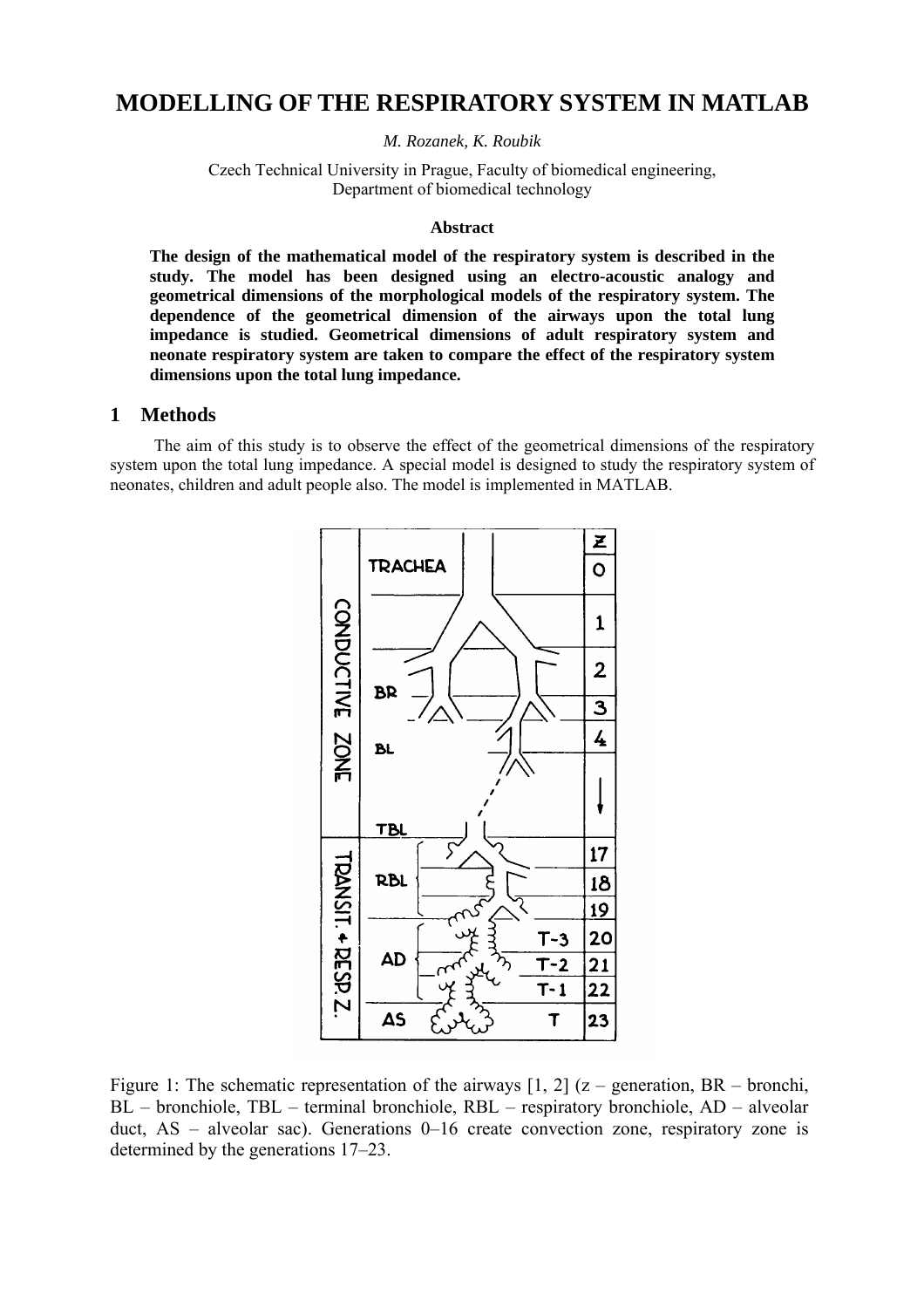The respiratory system has relatively complex anatomical structure. The elementary airways branch by the mean of irregular dichotomy. It means that airways in the same generation of the bronchial tree have various length and diameter. Therefore, it is difficult to describe the structure mathematically. We have used a morphological model of the respiratory system, where the irregular dichotomy is neglected. Then, the geometrical dimensions of the airways in the same generations are uniform. This approach allows describe the structure of the respiratory system and design the model that respects anatomical structure of the respiratory system. The geometrical dimensions of the morphological model are shown in Table 1. Acoustic elements are computed from the known dimensions. The electro-acoustic analogy [3] is used to model the elementary airways and electric laws can be used to solve the model.

Table 1: GEOMETRICAL DIMENSIONS OF THE MORPHOLOGICAL MODEL OF THE RESPIRATORY SYSTEM (AVERAGE ADULT HUMAN LUNG WITH THE LUNG VOLUME OF 4800 ML, 3/4 OF THE TOTAL LUNG CAPACITY APPROXIMATELY) AND NEONATAL LUNG: GENERATION IS DENOTED AS Z, AIRWAY NUMBER IN GENERATION N(Z), AIRWAY DIAMETER D(Z), AIRWAY LENGTH  $L(Z)$  [4, 5]

| lung dimensions          |                | adult lung                   |                              | neonatal lung                |                              |
|--------------------------|----------------|------------------------------|------------------------------|------------------------------|------------------------------|
| Z                        | n(z)           | $\lceil$ cm $\rceil$<br>d(z) | l(z)<br>$\lceil$ cm $\rceil$ | $\lceil$ cm $\rceil$<br>d(z) | l(z)<br>$\lceil$ cm $\rceil$ |
| $\boldsymbol{0}$         | $\mathbf{1}$   | 1,8                          | 12                           | 0,539                        | 3,594                        |
| $\mathbf{1}$             | $\overline{c}$ | 1,22                         | 4,76                         | 0,365                        | 1,426                        |
| $\overline{c}$           | $\overline{4}$ | 0,83                         | 1,9                          | 0,249                        | 0,569                        |
| $\overline{3}$           | 8              | 0,56                         | 2,76                         | 0,143                        | 0,195                        |
| $\overline{\mathcal{L}}$ | 16             | 0,45                         | 1,27                         | 0,115                        | 0,325                        |
| 5                        | 32             | 0,35                         | 1,07                         | 0,09                         | 0,274                        |
| 6                        | 64             | 0,28                         | 0,9                          | 0,072                        | 0,23                         |
| $\overline{7}$           | 128            | 0,23                         | 0,76                         | 0,059                        | 0,195                        |
| 8                        | 256            | 0,186                        | 0,64                         | 0,048                        | 0,164                        |
| 9                        | 512            | 0,154                        | 0,54                         | 0,039                        | 0,138                        |
| 10                       | 1024           | 0,13                         | 0,46                         | 0,033                        | 0,118                        |
| 11                       | 2048           | 0,109                        | 0,39                         | 0,028                        | 0,1                          |
| 12                       | 4096           | 0,095                        | 0,33                         | 0,024                        | 0,084                        |
| 13                       | 8192           | 0,082                        | 0,27                         | 0,021                        | 0,069                        |
| 14                       | 16384          | 0,074                        | 0,23                         | 0,019                        | 0,059                        |
| 15                       | 32768          | 0,066                        | 0,2                          | 0,017                        | 0,051                        |
| 16                       | 65536          | 0,06                         | 0,165                        | 0,015                        | 0,042                        |
| 17                       | 131072         | 0,054                        | 0,141                        | 0,014                        | 0,036                        |
| 18                       | 262144         | 0,05                         | 0,117                        | 0,013                        | 0,03                         |
| 19                       | 524288         | 0,047                        | 0,099                        | 0,012                        | 0,025                        |
| 20                       | 1048576        | 0,045                        | 0,083                        | 0,012                        | 0,021                        |
| 21                       | 2097152        | 0,043                        | 0,07                         | 0,011                        | 0,018                        |
| 22                       | 4194304        | 0,041                        | 0,059                        | 0,01                         | 0,015                        |
| 23                       | 8388608        | 0,041                        | 0,05                         | 0,01                         | 0,013                        |

## **2 Results**

The total lung impedance is computed for the adult lung and the impedance is shown in Figure 2. The resonant frequency for adult lung is approximately  $f_r = 3Hz$ . This result is consistent with literature [6]. The frequencies used during high frequency ventilation (HFV) are close to f<sub>r</sub>. The impedance is higher for the frequencies that correspond to the use of convention ventilation (CV). This result suggests that HFV is gentler to the respiratory system, because it is possible to maintain the tidal volume with lower pressure. The dependence of the total lung impedance of the neonatal lung upon the frequency has a different character contrary to adult lung. The chart is shown in Figure 3. The impedance is higher according to smaller proportions of the lung and it is difficult to determine fr.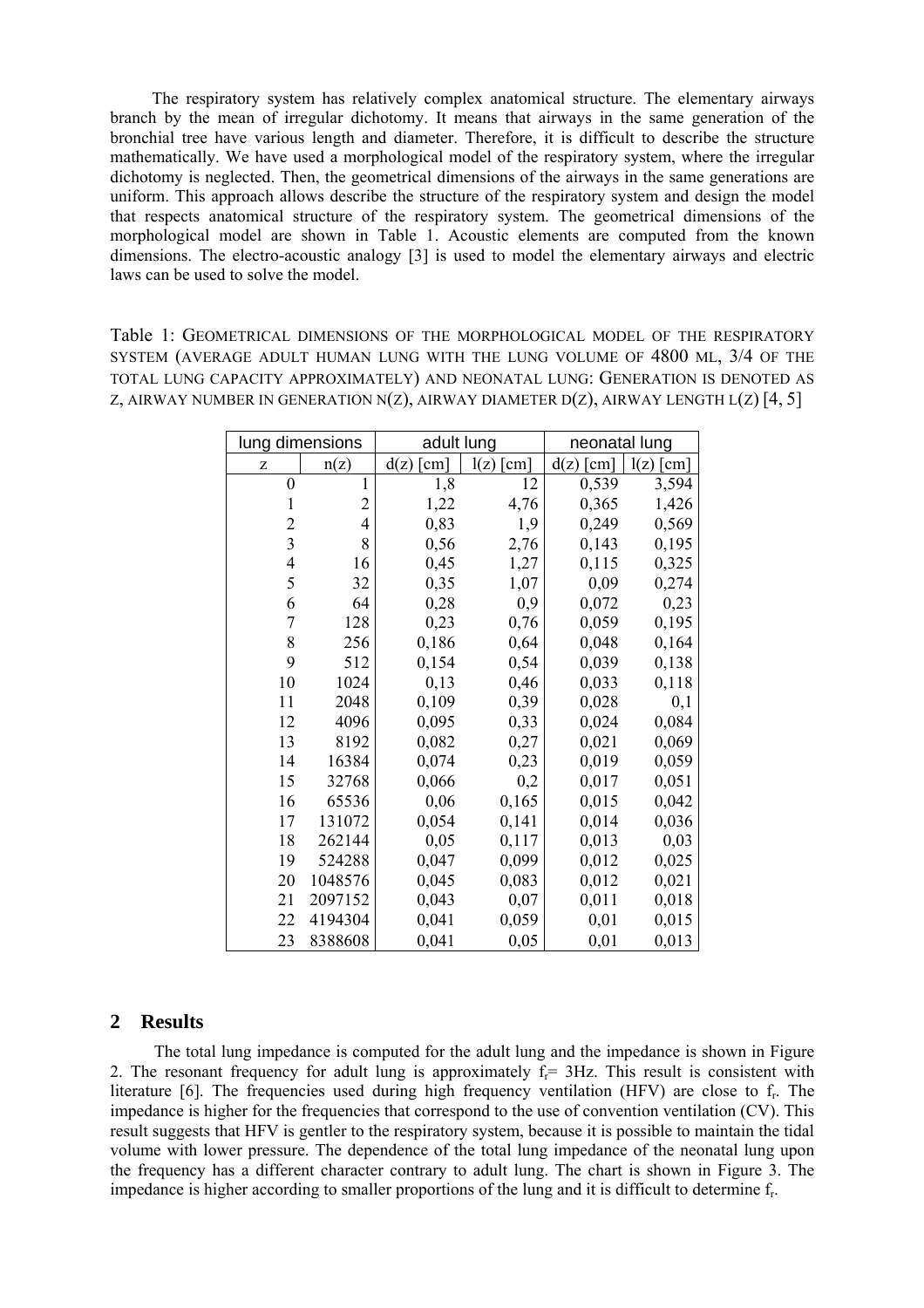

Figure 2: Total impedance of the respiratory system for adult lung dimensions.



Figure 3: Total impedance of the respiratory system for neonatal lung dimensions.

## **Discussion**

The unique model according to the anatomic structure of the respiratory system is designed. The total lung impedance of the respiratory system is studied. The simulations that were conducted on the model are described.

The presented results suggest that total lung impedance is strongly dependent upon the geometrical dimensions of the respiratory system. It is necessary to change the ventilatory parameters when the geometrical dimensions of the airways are changed. The change can be caused for example by obstruction of the airways.

## **References**

- [1] Tawhai, M.H. *An anatomically based mathematical model of the human lungs, applied to gas mixing and water vapour and heat transport*. The University of Auckland. Department of Engineering Science. February 2001. 218 pp.
- [2] Weibel, E. R. *Morphometry of the human lung.* Berlin, Springer-Verlag, 1963. 175 pp.